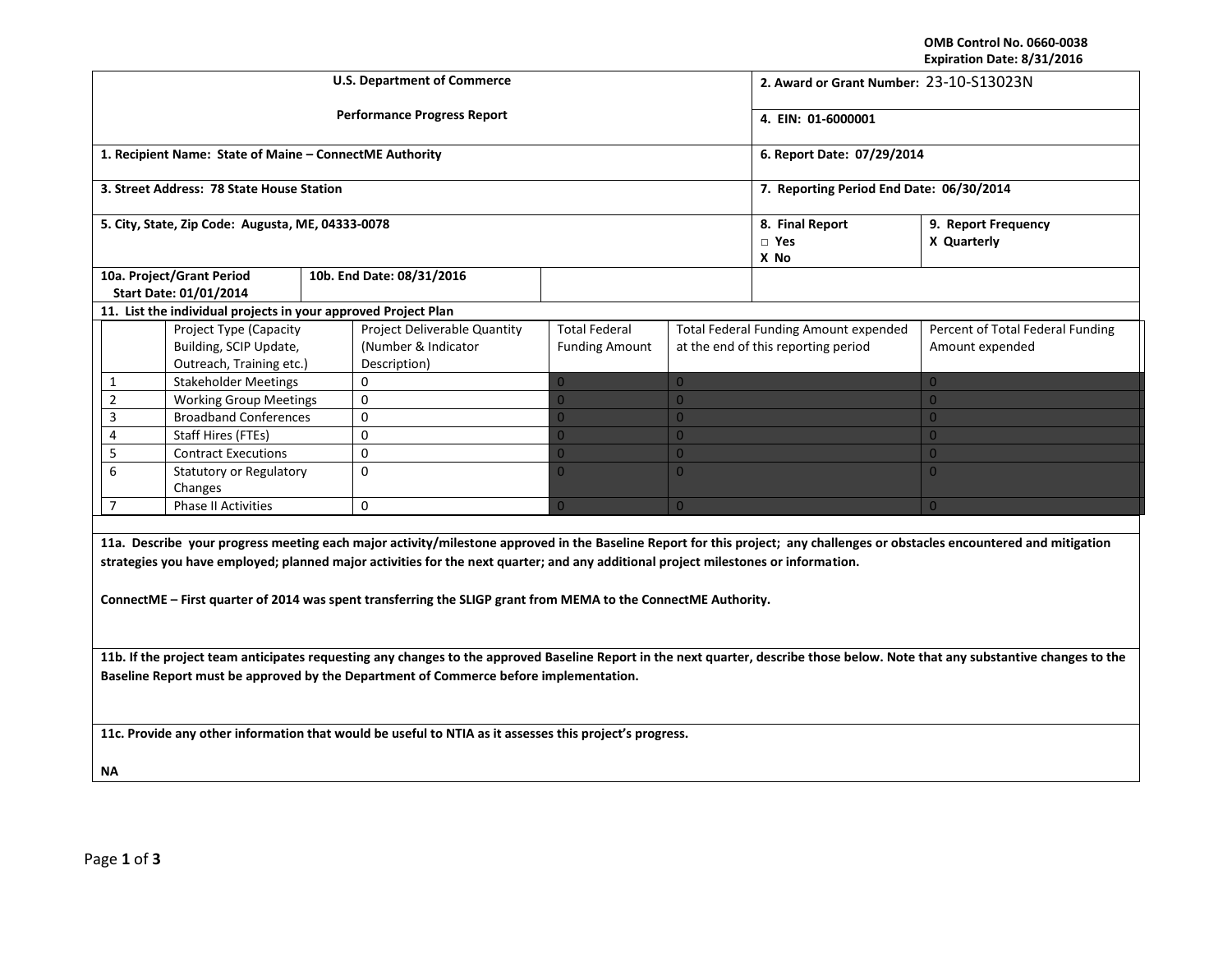| 11d. Describe any success stories or best practices you have identified. Please be as specific as possible.                                                                                     |                                                                                                                                       |                  |       |                 |                   |       |        |                        |                        |                        |
|-------------------------------------------------------------------------------------------------------------------------------------------------------------------------------------------------|---------------------------------------------------------------------------------------------------------------------------------------|------------------|-------|-----------------|-------------------|-------|--------|------------------------|------------------------|------------------------|
| ΝA                                                                                                                                                                                              |                                                                                                                                       |                  |       |                 |                   |       |        |                        |                        |                        |
| 12. Personnel                                                                                                                                                                                   |                                                                                                                                       |                  |       |                 |                   |       |        |                        |                        |                        |
| 12a. If the project is not fully staffed, describe how any lack of staffing may impact the project's time line and when the project will be fully staffed.                                      |                                                                                                                                       |                  |       |                 |                   |       |        |                        |                        |                        |
|                                                                                                                                                                                                 | Pending release of an RFP for Phase I, no staff have been hired at this time.                                                         |                  |       |                 |                   |       |        |                        |                        |                        |
| 12b. Staffing Table                                                                                                                                                                             |                                                                                                                                       |                  |       |                 |                   |       |        |                        |                        |                        |
| <b>Job Title</b>                                                                                                                                                                                |                                                                                                                                       |                  | FTE % |                 |                   |       | Change |                        |                        |                        |
|                                                                                                                                                                                                 |                                                                                                                                       |                  |       |                 |                   |       |        |                        |                        |                        |
| Add Row<br>Remove Row                                                                                                                                                                           |                                                                                                                                       |                  |       |                 |                   |       |        |                        |                        |                        |
|                                                                                                                                                                                                 | 13. Subcontracts (Vendors and/or Subrecipients)                                                                                       |                  |       |                 |                   |       |        |                        |                        |                        |
|                                                                                                                                                                                                 | 13a. Subcontracts Table - Include all subcontractors. The totals from this table must equal the "Subcontracts Total" in Question 14f. |                  |       |                 |                   |       |        |                        |                        |                        |
| Name                                                                                                                                                                                            | Subcontract Purpose                                                                                                                   | Type             |       | RFP/RFQ         | Contract          | Start | End    | <b>Total Federal</b>   | <b>Total Matching</b>  | Project and % Assigned |
|                                                                                                                                                                                                 |                                                                                                                                       | (Vendor/Subrec.) |       | Issued<br>(Y/N) | Executed<br>(Y/N) | Date  | Date   | <b>Funds Allocated</b> | <b>Funds Allocated</b> |                        |
|                                                                                                                                                                                                 |                                                                                                                                       |                  |       |                 |                   |       |        |                        |                        |                        |
|                                                                                                                                                                                                 |                                                                                                                                       |                  |       |                 |                   |       |        |                        |                        |                        |
| Add Row<br>Remove Row                                                                                                                                                                           |                                                                                                                                       |                  |       |                 |                   |       |        |                        |                        |                        |
|                                                                                                                                                                                                 | 13b. Describe any challenges encountered with vendors and/or subrecipients.                                                           |                  |       |                 |                   |       |        |                        |                        |                        |
| N/A                                                                                                                                                                                             |                                                                                                                                       |                  |       |                 |                   |       |        |                        |                        |                        |
|                                                                                                                                                                                                 |                                                                                                                                       |                  |       |                 |                   |       |        |                        |                        |                        |
|                                                                                                                                                                                                 |                                                                                                                                       |                  |       |                 |                   |       |        |                        |                        |                        |
|                                                                                                                                                                                                 |                                                                                                                                       |                  |       |                 |                   |       |        |                        |                        |                        |
|                                                                                                                                                                                                 |                                                                                                                                       |                  |       |                 |                   |       |        |                        |                        |                        |
|                                                                                                                                                                                                 |                                                                                                                                       |                  |       |                 |                   |       |        |                        |                        |                        |
| 14. Budget Worksheet                                                                                                                                                                            |                                                                                                                                       |                  |       |                 |                   |       |        |                        |                        |                        |
| Columns 2, 3 and 4 must match your current project budget for the entire award, which is the SF-424A on file.<br>Only list matching funds that the Department of Commerce has already approved. |                                                                                                                                       |                  |       |                 |                   |       |        |                        |                        |                        |
|                                                                                                                                                                                                 |                                                                                                                                       |                  |       |                 |                   |       |        |                        |                        |                        |